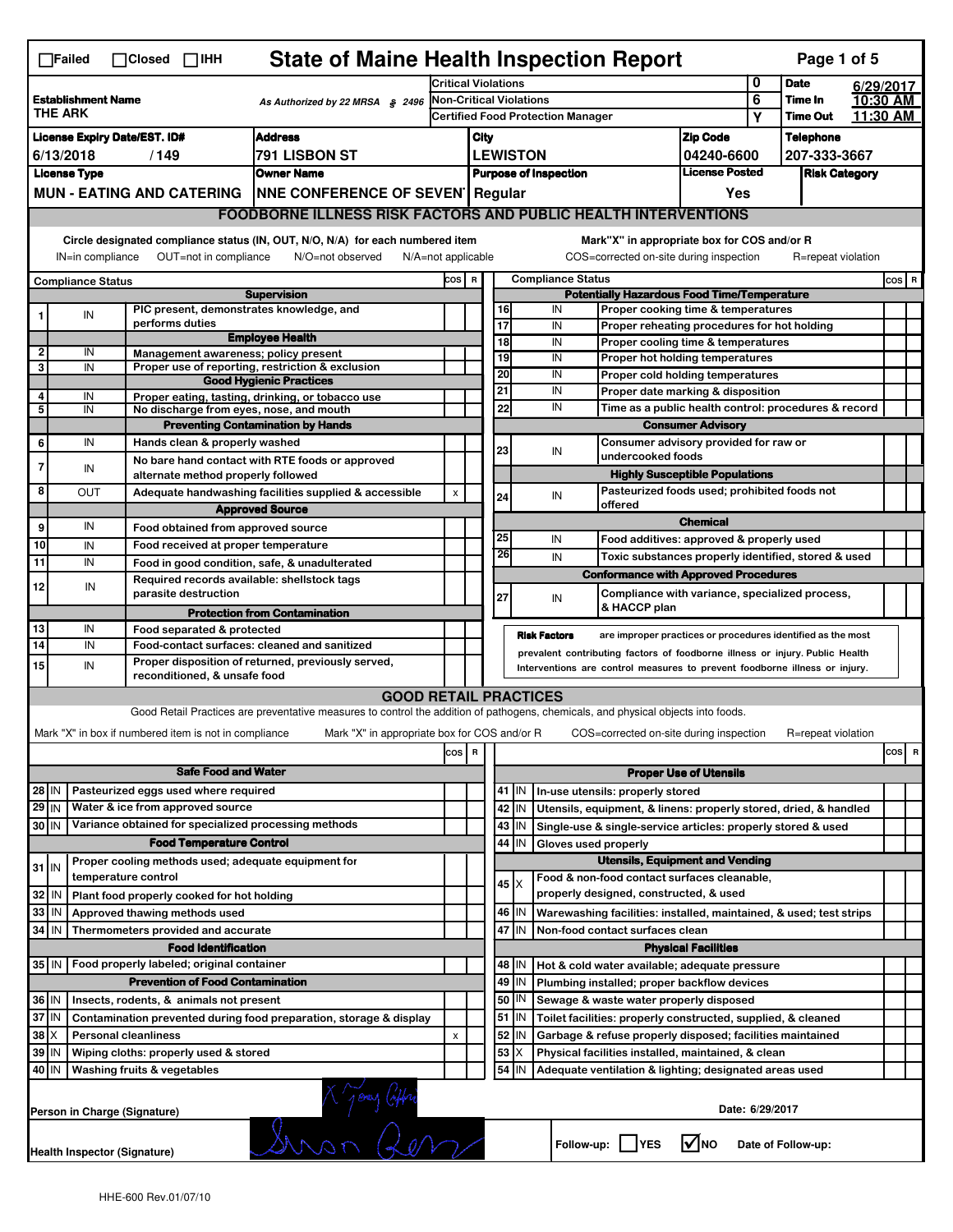|                                                   | Page 2 of 5                     |         |  |                                 |                   |  |                        |                                  |  |
|---------------------------------------------------|---------------------------------|---------|--|---------------------------------|-------------------|--|------------------------|----------------------------------|--|
| <b>Establishment Name</b>                         |                                 |         |  | As Authorized by 22 MRSA        | 6/29/2017<br>Date |  |                        |                                  |  |
| <b>THE ARK</b>                                    |                                 |         |  |                                 |                   |  |                        |                                  |  |
| License Expiry Date/EST. ID#<br>6/13/2018<br>/149 | <b>Address</b><br>791 LISBON ST |         |  | City / State<br><b>LEWISTON</b> | /ME               |  | Zip Code<br>04240-6600 | <b>Telephone</b><br>207-333-3667 |  |
| <b>Temperature Observations</b>                   |                                 |         |  |                                 |                   |  |                        |                                  |  |
| Location                                          | <b>Temperature</b>              |         |  |                                 | <b>Notes</b>      |  |                        |                                  |  |
| hot water                                         | $110 +$                         |         |  |                                 |                   |  |                        |                                  |  |
| sandwich bar                                      | 38                              |         |  |                                 |                   |  |                        |                                  |  |
| chicken pot pie soup                              | $165+$                          | cooking |  |                                 |                   |  |                        |                                  |  |
| walk-in cooler                                    | 37                              |         |  |                                 |                   |  |                        |                                  |  |
| soup                                              | 151                             | hh      |  |                                 |                   |  |                        |                                  |  |
| display case                                      | 37                              |         |  |                                 |                   |  |                        |                                  |  |



**Health Inspector (Signature)** 



**Date: 6/29/2017**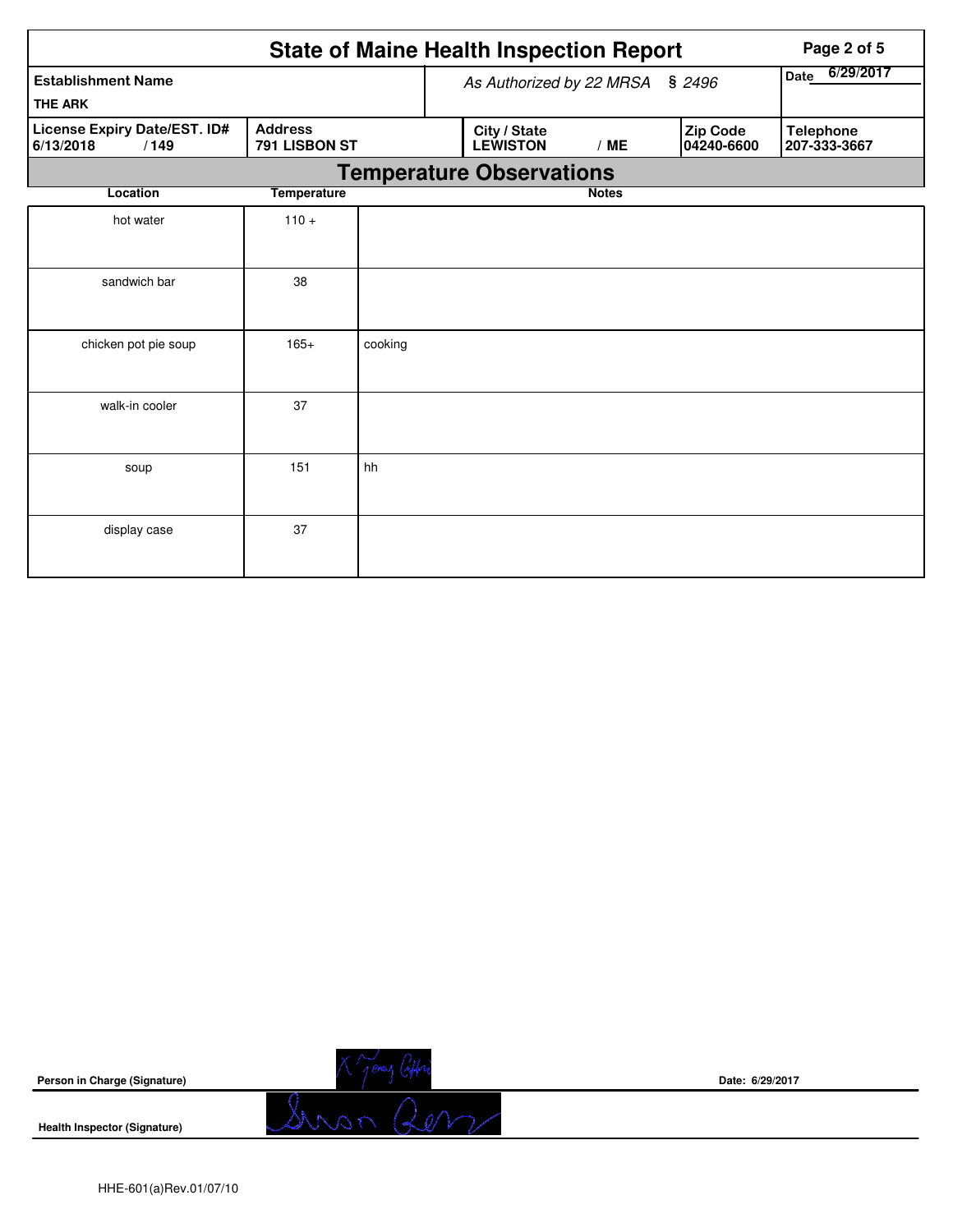| <b>State of Maine Health Inspection Report</b>                                                  |                                                                                                          |                                            |    |                               |                          |  |  |
|-------------------------------------------------------------------------------------------------|----------------------------------------------------------------------------------------------------------|--------------------------------------------|----|-------------------------------|--------------------------|--|--|
| <b>Establishment Name</b>                                                                       |                                                                                                          |                                            |    |                               | 6/29/2017<br><b>Date</b> |  |  |
| <b>THE ARK</b>                                                                                  |                                                                                                          |                                            |    |                               |                          |  |  |
| License Expiry Date/EST. ID#<br>6/13/2018<br>/149                                               | <b>Address</b><br>791 LISBON ST                                                                          | City / State<br><b>LEWISTON</b>            | ME | <b>Zip Code</b><br>04240-6600 |                          |  |  |
|                                                                                                 |                                                                                                          | <b>Observations and Corrective Actions</b> |    |                               |                          |  |  |
|                                                                                                 | Violations cited in this report must be corrected within the time frames below, or as stated in sections | 8-405.11 and 8-406.11 of the Food Code     |    |                               |                          |  |  |
| 8: 5-205.11.(B): N: Hand washing facility being used for other than hand washing.               |                                                                                                          |                                            |    |                               |                          |  |  |
| <b>INSPECTOR NOTES: cloth in sink corrected on site</b>                                         |                                                                                                          |                                            |    |                               |                          |  |  |
| 38: 2-402.11: N: Food Employees not wearing effective hair restraints.                          |                                                                                                          |                                            |    |                               |                          |  |  |
| INSPECTOR NOTES: hair restraint needed when prepping food corrected on site                     |                                                                                                          |                                            |    |                               |                          |  |  |
|                                                                                                 |                                                                                                          |                                            |    |                               |                          |  |  |
| 45: 4-101.11.(D): N: Utensils or equipment food contact surfaces not smooth / easily cleanable. |                                                                                                          |                                            |    |                               |                          |  |  |
| INSPECTOR NOTES: replace wooden spoons                                                          |                                                                                                          |                                            |    |                               |                          |  |  |
| 45: 4-501.12: N: Cutting surfaces not easily cleanable.                                         |                                                                                                          |                                            |    |                               |                          |  |  |
| INSPECTOR NOTES: re-surface or replace cutting board sandwich bar                               |                                                                                                          |                                            |    |                               |                          |  |  |
| 53: 6-501.16: N: Mops are not being properly stored.                                            |                                                                                                          |                                            |    |                               |                          |  |  |
| INSPECTOR NOTES: mop needs to be hung to air dry--wet mop sitting in mop sink                   |                                                                                                          |                                            |    |                               |                          |  |  |
| 53: 6-501.17: N: Absorbent materials being used on floors.                                      |                                                                                                          |                                            |    |                               |                          |  |  |
| INSPECTOR NOTES: remove carpet runner from prep area ok to use rubber mat                       |                                                                                                          |                                            |    |                               |                          |  |  |
|                                                                                                 |                                                                                                          |                                            |    |                               |                          |  |  |
|                                                                                                 |                                                                                                          |                                            |    |                               |                          |  |  |
|                                                                                                 |                                                                                                          |                                            |    |                               |                          |  |  |
|                                                                                                 |                                                                                                          |                                            |    |                               |                          |  |  |
|                                                                                                 |                                                                                                          |                                            |    |                               |                          |  |  |
|                                                                                                 |                                                                                                          |                                            |    |                               |                          |  |  |
|                                                                                                 |                                                                                                          |                                            |    |                               |                          |  |  |
|                                                                                                 |                                                                                                          |                                            |    |                               |                          |  |  |

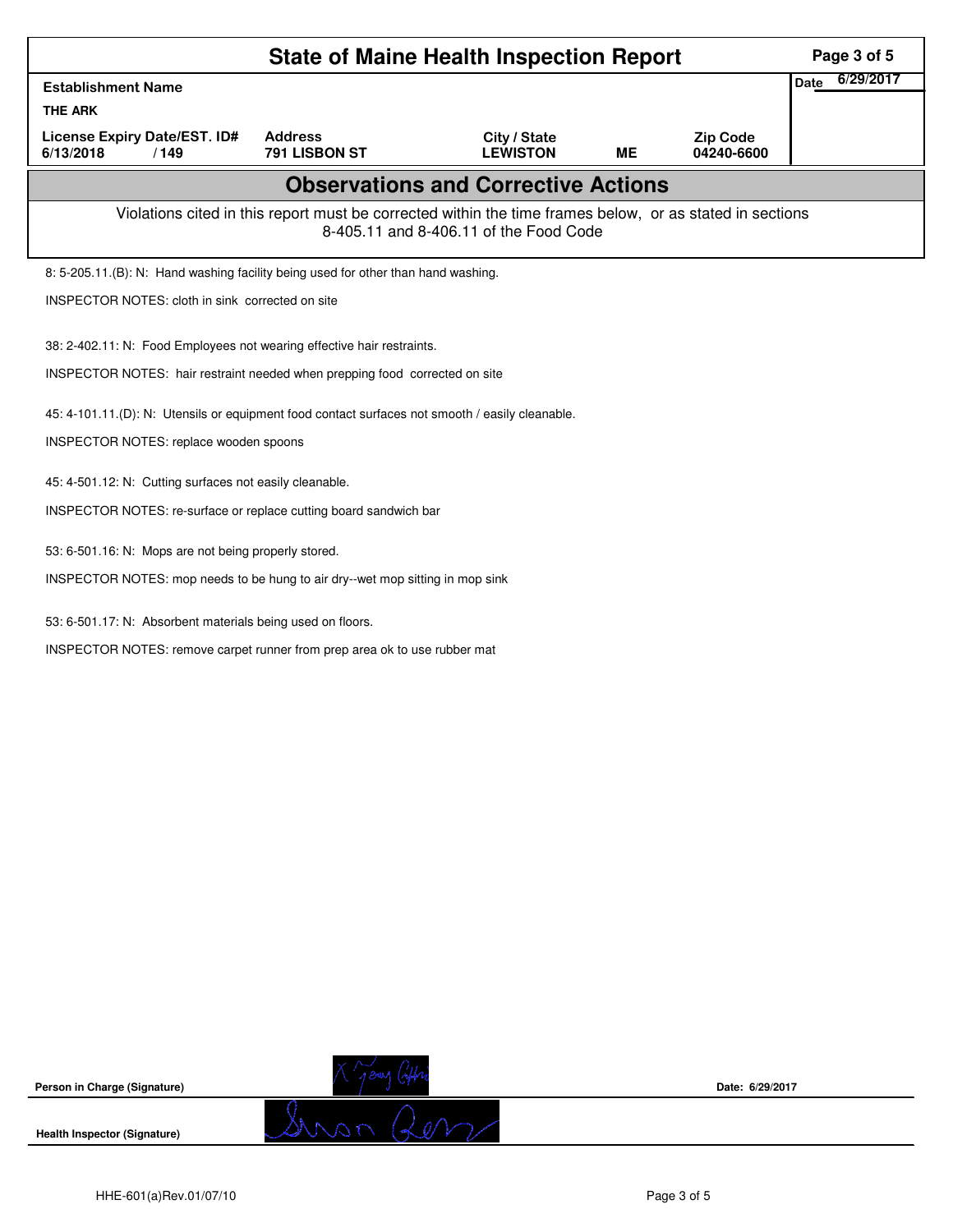| <b>State of Maine Health Inspection Report</b>                                                                                                                          |                                        |                                 |    |                               |  |  |  |  |  |  |
|-------------------------------------------------------------------------------------------------------------------------------------------------------------------------|----------------------------------------|---------------------------------|----|-------------------------------|--|--|--|--|--|--|
| <b>Establishment Name</b>                                                                                                                                               |                                        |                                 |    |                               |  |  |  |  |  |  |
| <b>THE ARK</b>                                                                                                                                                          |                                        |                                 |    |                               |  |  |  |  |  |  |
| License Expiry Date/EST. ID#<br>6/13/2018<br>/149                                                                                                                       | <b>Address</b><br><b>791 LISBON ST</b> | City / State<br><b>_EWISTON</b> | ME | <b>Zip Code</b><br>04240-6600 |  |  |  |  |  |  |
| <b>Inspection Notes</b>                                                                                                                                                 |                                        |                                 |    |                               |  |  |  |  |  |  |
| RED FOLDER-EMPLOYEE HEALTH POLICY<br>Employee Health Policy left and explained the policy with the PIC. Please retain information as you will be asked next year during |                                        |                                 |    |                               |  |  |  |  |  |  |
| your inspection to provide the employee Health Policy information which was left with the PIC.                                                                          |                                        |                                 |    |                               |  |  |  |  |  |  |

# Certified Food Protection Manager

Unless directed otherwise, all Eating Establishments are required to submit a copy of their Certified Food Protection Manager (CFPM) certificate. A CFPM must be hired within 90 days of a new eating establishment opening or when a CFPM leaves employment. For a list of CFPM courses and trainers go to http://www.maine.gov/healthinspection/training.htm

Please provide a copy of this certification(s) to your inspector [Susan Reny ] by emailing to [ sreny@lewistonmaine.gov ] or faxing to 207-795-5071. A copy may also be sent to Carol Gott, Health Inspection Program, 286 Water St. 3rd Floor, Augusta, ME 04333 or carol.gott@maine.gov. Please include the name of your establishment and the establishment ID# with your certification(s).

2013 Maine Food Code Adoption

The Maine Food Code was adopted in October of 2013. Please refer to our website for a copy,

http://www.maine.gov/healthinspection. Following are a few of the major changes:

• No Bare Hand Contact with Ready-To-Eat Food. Handlers are required to use gloves, utensils, deli papers, etc., to avoid bare hand contact with ready-to-eat food;

- Establishments must have clean-up procedures for employees to follow following vomiting and diarrheal events;
- Responsibilities of the person in charge for ill employees (exclusions and restrictions); and,
- Date marking of Ready-to-eat potentially hazardous foods.

# Violation Correction Timeframe

Critical violations should be corrected on site, but in any event, within 10 days. The licensee must contact the inspector when the critical violation has been addressed at 207-( 513-3125 Ext 3224 ) or email ( sreny@lewistonmaine.gov ). Non-critical violations must be corrected within 30 days. Failure to satisfactorily correct these violations before the follow-up inspection may result in enforcement proceedings by the Department to include fines and penalties, which are outlined in Sections 7, 8 and 9 of the Rules Relating to the Administration and Enforcement of Establishments Licensed by the Health Inspection Program available at http://www.maine.gov/healthinspection. License renewals can be denied if violations are not corrected within the noted timeframes.

# C= Critical violation and NC= Non-critical violation

"Critical violation" means a provision of the Food Code that, if in non-compliance, is more likely than other violations to contribute to food contamination, illness or environmental health hazard.

## Additional Inspection Fee

License fees provide for two inspections per year. When additional inspections are required, the Department may charge an additional \$100 fee to cover the costs of each additional inspection or visit.

# Document Retention/Posting

Pursuant to the Maine Food Code, the establishment's current license must be displayed. In addition, a sign or placard must be posted in a conspicuous area notifying consumers that a copy of the most recent inspection report is available upon request. CFPM certificates must be posted in a conspicuous area and must be available to the Department upon request. Gina Knowles Exp 12/13/202 EXP114514010